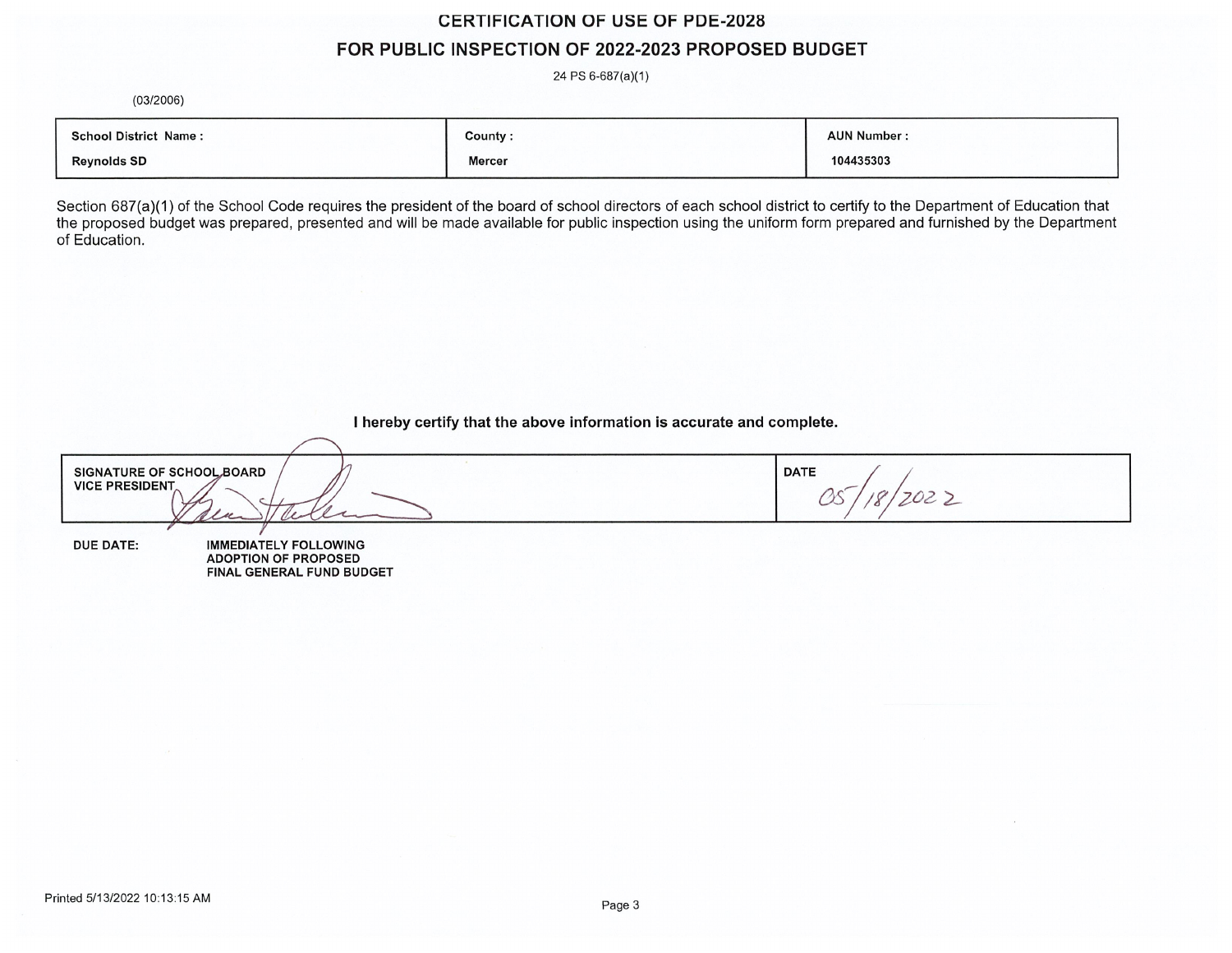# **FINAL GENERAL FUND BUDGET**

**Fiscal Year 2022-2023**

| <b>General Fund Budget Approval</b>                                                      |                  |                  |
|------------------------------------------------------------------------------------------|------------------|------------------|
| Date of Adoption of the Proposed Final General Fund Budget for Public Display 05/18/2022 |                  |                  |
|                                                                                          |                  |                  |
| President of the Board - Original Signature Required                                     | <b>Date</b>      |                  |
| Secretary of the Board - Original Signature Required                                     | <b>Date</b>      |                  |
| Chief School Administrator - Original Signature Required                                 | <b>Date</b>      |                  |
| Beverly P Morrison                                                                       | (724) 646-5501   | Extn: 5524       |
| <b>Contact Person</b>                                                                    | <b>Telephone</b> | <b>Extension</b> |
| bmorrison@reynoldssd.org                                                                 |                  |                  |
| <b>Email Address</b>                                                                     |                  |                  |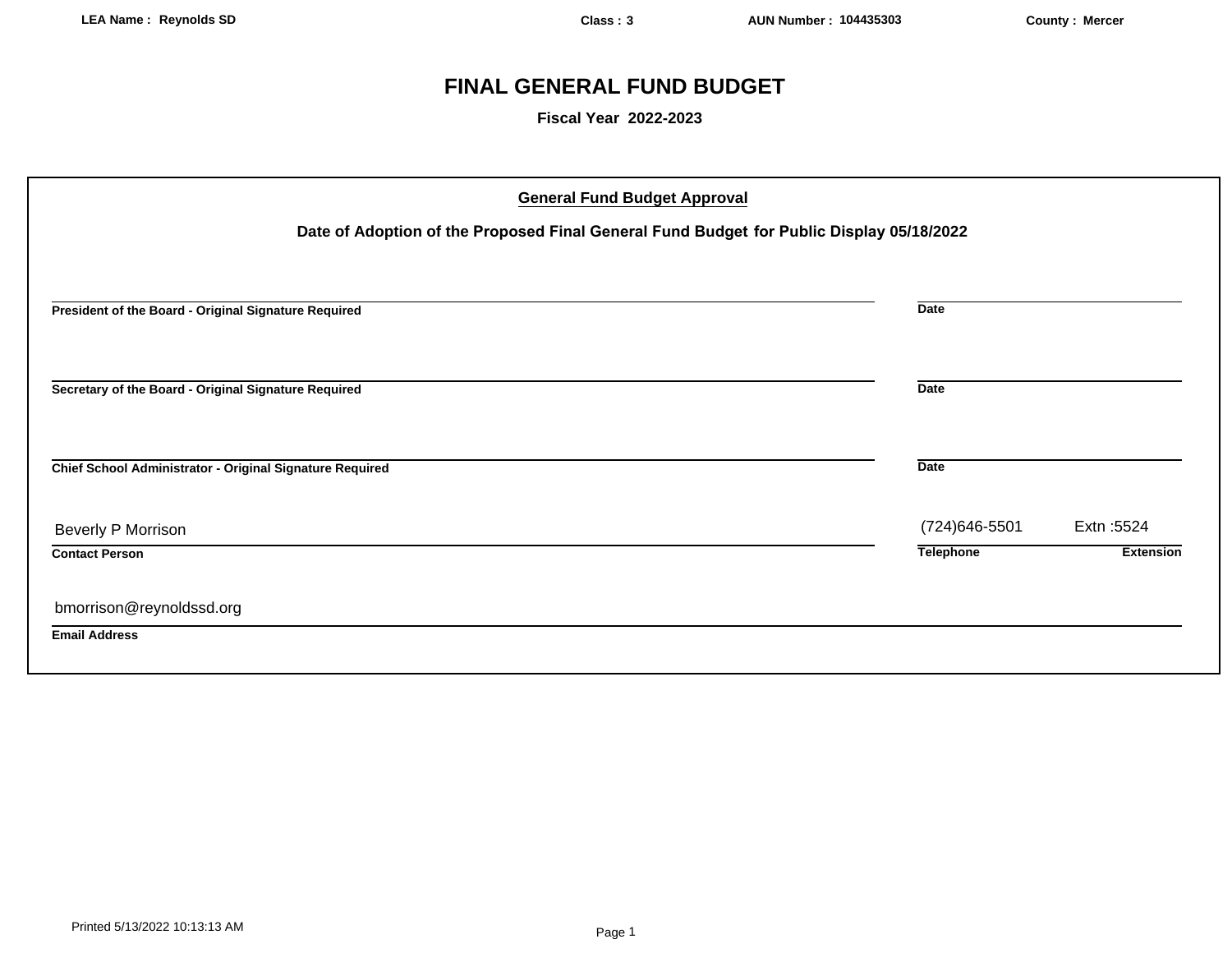## **CERTIFICATION OF ESTIMATED ENDING FUND BALANCE FROM 2022-2023 GENERAL FUND BUDGET**

24 PS 6-688

(10/2010)

| <b>SCHOOL DISTRICT:</b> | COUNTY: | AUN:      |
|-------------------------|---------|-----------|
| Reynolds SD             | Mercer  | 104435303 |

No school district shall approve an increase in real property taxes unless it has adopted a budget that includes an estimated, ending unreserved undesignated fund balance (unassigned) less than the specified percentage of its total budgeted expenditures:

| <b>Total Budgeted Expenditures</b>    | <b>Fund Balance % Limit</b><br>(less than) |
|---------------------------------------|--------------------------------------------|
| Less Than or Equal to \$11,999,999    | 12.0%                                      |
| Between \$12,000,000 and \$12,999,999 | 11.5%                                      |
| Between \$13,000,000 and \$13,999,999 | 11.0%                                      |
| Between \$14,000,000 and \$14,999,999 | 10.5%                                      |
| Between \$15,000,000 and \$15,999,999 | 10.0%                                      |
| Between \$16,000,000 and \$16,999,999 | 9.5%                                       |
| Between \$17,000,000 and \$17,999,999 | $9.0\%$                                    |
| Between \$18,000,000 and \$18,999,999 | 8.5%                                       |
| Greater Than or Equal to \$19,000,000 | 8.0%                                       |

Did you raise property taxes in SY 2022-2023 (compared to 2021-2022 )? Yes

No

x

If yes, see information below, taken from the 2022-2023 General Fund Budget.

| <b>Total Budgeted Expenditures</b>                                                   |     | \$20949470               |
|--------------------------------------------------------------------------------------|-----|--------------------------|
| Ending Unassigned Fund Balance                                                       |     | \$4487905                |
| Ending Unassigned Fund Balance as a percentage<br>(%) of Total Budgeted Expenditures |     | 21.42%                   |
| The Estimated Ending Unassigned Fund Balance is within the allowable limits.         | Yes |                          |
|                                                                                      | No  | $\underline{\mathsf{X}}$ |
| I hereby certify that the above information is accurate and complete.                |     |                          |

# SIGNATURE OF SUPERINTENDENT **EXAMPLE 20** ON THE SIGNATURE OF SUPERINTENDENT

DUE DATE: AUGUST 15, 2022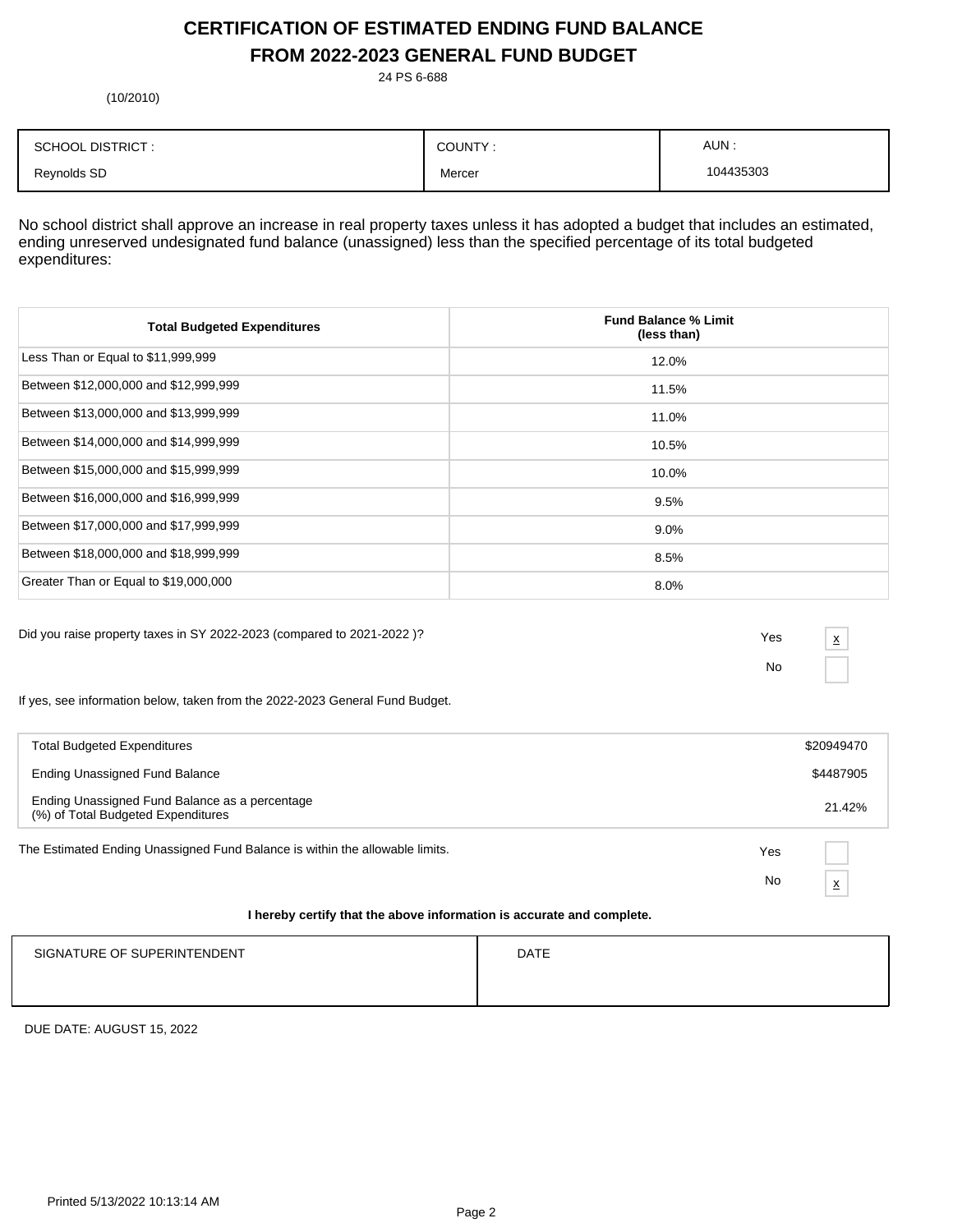#### **LEA : 104435303 Reynolds SD**

Printed 5/13/2022 10:13:16 AM

| <b>Val Number</b> | <b>Description</b>                                                                                                                                                                                                                                                                                                       | <b>Justification</b>                          |
|-------------------|--------------------------------------------------------------------------------------------------------------------------------------------------------------------------------------------------------------------------------------------------------------------------------------------------------------------------|-----------------------------------------------|
| 1550              | Tax Data: The difference between (a) Assessed Value Exclusion per Homestead<br>multiplied by (b) number of Approved Homesteads/Farmsteads multiplied by real<br>estate tax rate and (c) Approximate Dollar Value of Homestead Exclusions<br>should be within 2% of (c) Approximate Dollar Value of Homestead Exclusions. | To be determined with final budget submission |
|                   | $(A \times B \times TR) - C$ : \$622,421.00<br>C x 2%: \$12,448.42                                                                                                                                                                                                                                                       |                                               |
| 8030              | Schedule of Indebtedness: Total Estimate must be greater than 0.                                                                                                                                                                                                                                                         | To be determined with final budget submission |
| 8040              | Schedule of Indebtedness: Total Projection must be greater than 0.                                                                                                                                                                                                                                                       | To be determined with final budget submission |
| 8080              | Ending Fund Balance Entry and Budgetary Reserve: If 0850 Estimated Ending<br>Unassigned Fund Balance is not equal to 0, a justification must be entered below.                                                                                                                                                           | To be determined with final budget submission |
| 8220              | Schedule of Indebtedness: Entries in General Fund (10) amount is required                                                                                                                                                                                                                                                | To be determined with final budget submission |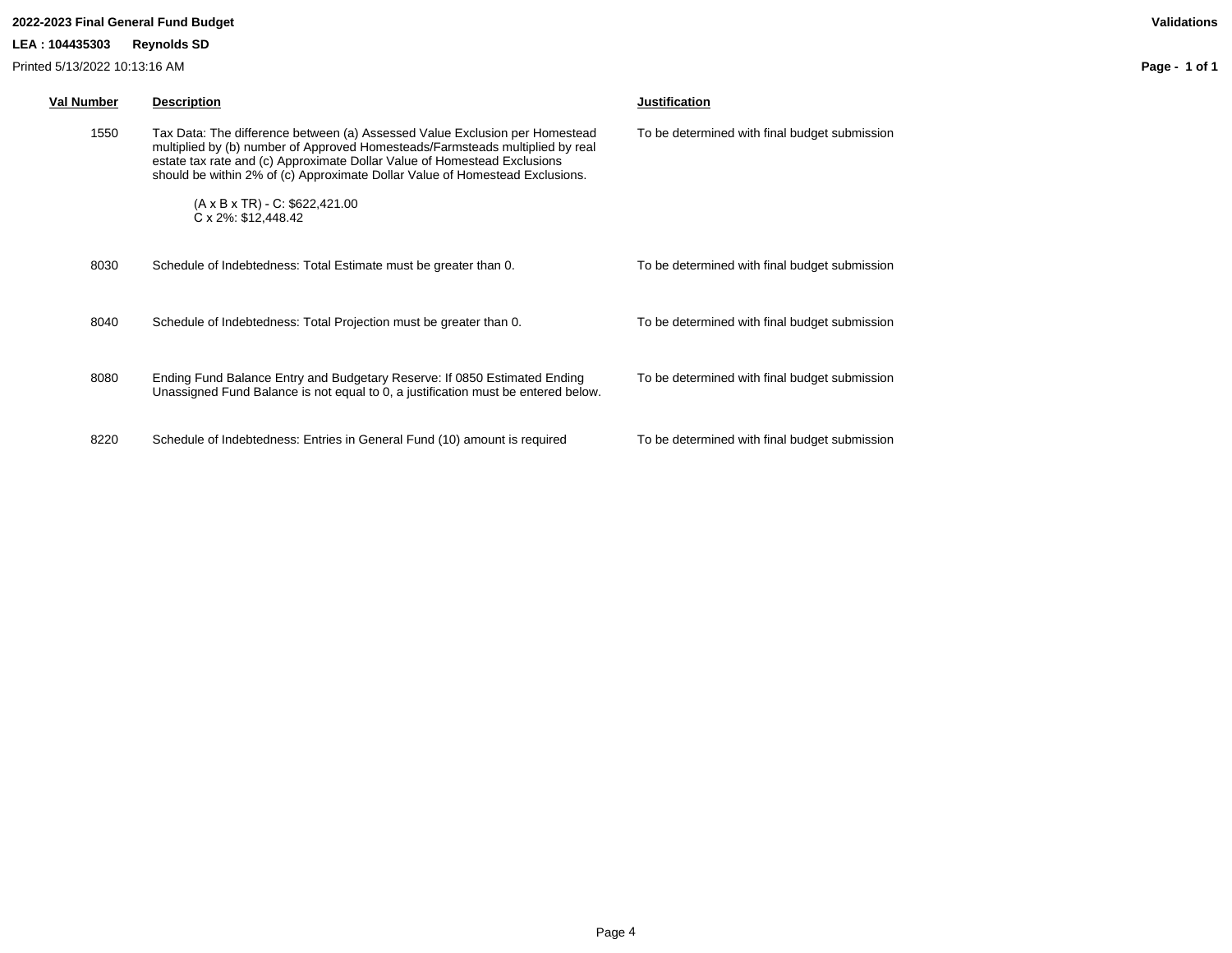**Page - 1 of 1**

**ITEM AMOUNTS**

| Estimated Beginning Unreserved Fund Balance Available for Appropriation and Reserves Scheduled For Liquidation |
|----------------------------------------------------------------------------------------------------------------|
| During The Fiscal Year                                                                                         |

| 0810 Nonspendable Fund Balance                                                                                                                        |            |              |
|-------------------------------------------------------------------------------------------------------------------------------------------------------|------------|--------------|
| 0820 Restricted Fund Balance                                                                                                                          |            |              |
| 0830 Committed Fund Balance                                                                                                                           |            |              |
| 0840 Assigned Fund Balance                                                                                                                            | 3,400,000  |              |
| 0850 Unassigned Fund Balance                                                                                                                          | 1,600,000  |              |
| Total Estimated Beginning Unreserved Fund Balance Available for Appropriation and Reserves Scheduled For Liquidation<br><b>During The Fiscal Year</b> |            | \$5,000,000  |
| <b>Estimated Revenues And Other Financing Sources</b>                                                                                                 |            |              |
| 6000 Revenue from Local Sources                                                                                                                       | 7,085,151  |              |
| 7000 Revenue from State Sources                                                                                                                       | 13,252,224 |              |
| 8000 Revenue from Federal Sources                                                                                                                     | 100,000    |              |
| 9000 Other Financing Sources                                                                                                                          |            |              |
| <b>Total Estimated Revenues And Other Financing Sources</b>                                                                                           |            | \$20,437,375 |
| Total Estimated Fund Balance, Revenues, and Other Financing Sources Available for Appropriation                                                       |            | \$25,437,375 |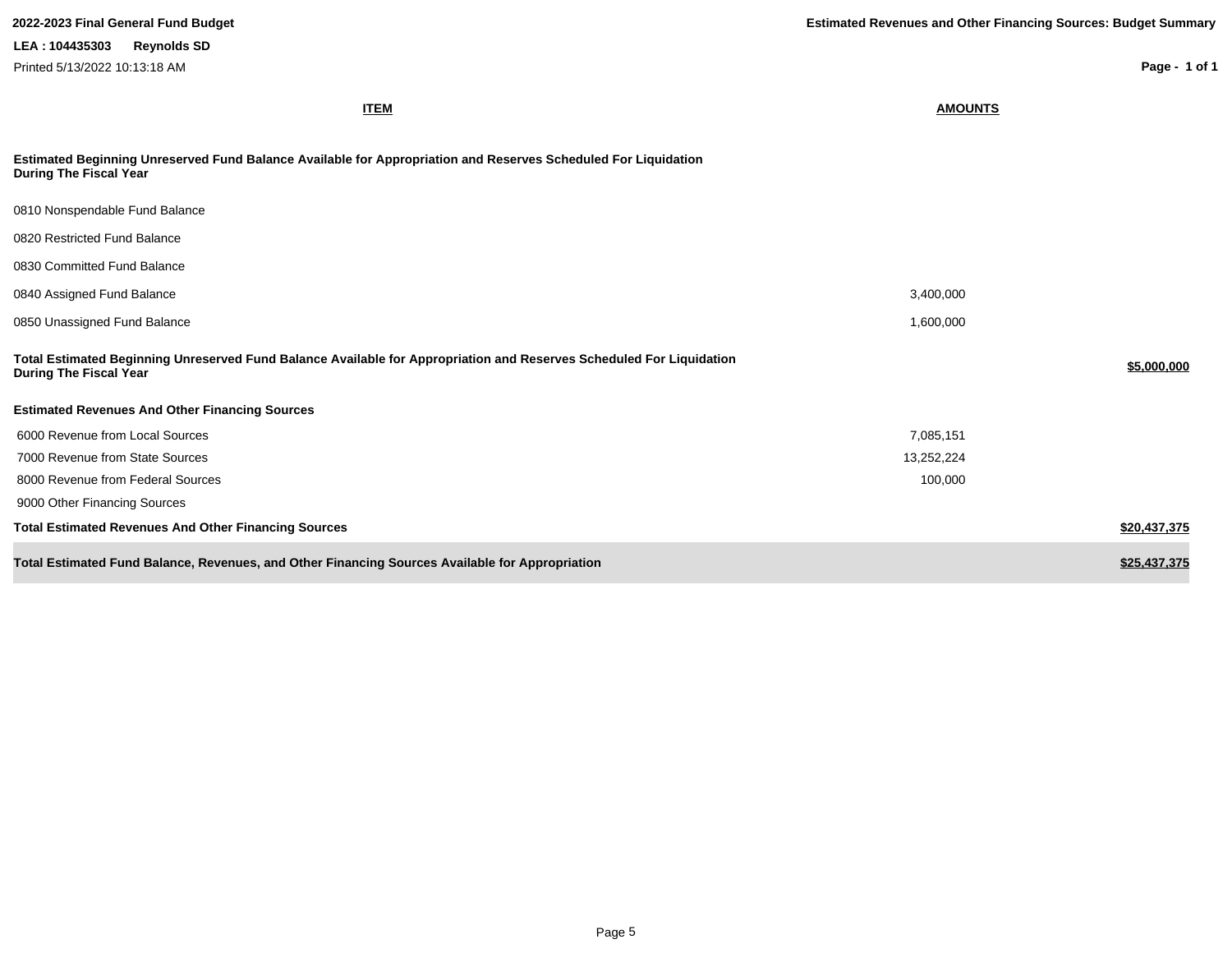#### **Amount**

| <b>REVENUE FROM LOCAL SOURCES</b> |
|-----------------------------------|
|-----------------------------------|

| 6111 Current Real Estate Taxes                                                            | 5,174,490    |
|-------------------------------------------------------------------------------------------|--------------|
| 6113 Public Utility Realty Taxes                                                          | 1,661        |
| 6120 Current Per Capita Taxes, Section 679                                                | 23,000       |
| 6140 Current Act 511 Taxes - Flat Rate Assessments                                        | 37,000       |
| 6150 Current Act 511 Taxes - Proportional Assessments                                     | 700,000      |
| 6400 Delinquencies on Taxes Levied / Assessed by the LEA                                  | 406,000      |
| 6500 Earnings on Investments                                                              | 15,000       |
| 6700 Revenues from LEA Activities                                                         | 25,000       |
| 6800 Revenues from Intermediary Sources / Pass-Through Funds                              | 651,000      |
| 6940 Tuition from Patrons                                                                 | 50,000       |
| 6990 Refunds and Other Miscellaneous Revenue                                              | 2,000        |
| <b>REVENUE FROM LOCAL SOURCES</b>                                                         | \$7,085,151  |
| <b>REVENUE FROM STATE SOURCES</b>                                                         |              |
| 7111 Basic Education Funding-Formula                                                      | 8,121,404    |
| 7160 Tuition for Orphans Subsidy                                                          | 50,000       |
| 7271 Special Education funds for School-Aged Pupils                                       | 1,173,464    |
| 7311 Pupil Transportation Subsidy                                                         | 868,523      |
| 7320 Rental and Sinking Fund Payments / Building Reimbursement Subsidy                    | 30,000       |
| 7330 Health Services (Medical, Dental, Nurse, Act 25)                                     | 18,000       |
| 7340 State Property Tax Reduction Allocation                                              | 622,421      |
| 7505 Ready to Learn Block Grant                                                           | 238,412      |
| 7810 State Share of Social Security and Medicare Taxes                                    | 400,000      |
| 7820 State Share of Retirement Contributions                                              | 1,730,000    |
| <b>REVENUE FROM STATE SOURCES</b>                                                         | \$13,252,224 |
| <b>REVENUE FROM FEDERAL SOURCES</b>                                                       |              |
| 8810 School-Based Access Medicaid Reimbursement Program (SBAP)<br>Reimbursements (Access) | 85,000       |
| 8820 Medical Assistance Reimbursement for Administrative Claiming<br>(Quarterly) Program  | 15,000       |
| <b>REVENUE FROM FEDERAL SOURCES</b>                                                       | \$100,000    |
| TOTAL ESTIMATED REVENUES AND OTHER SOURCES                                                | 20,437,375   |
|                                                                                           |              |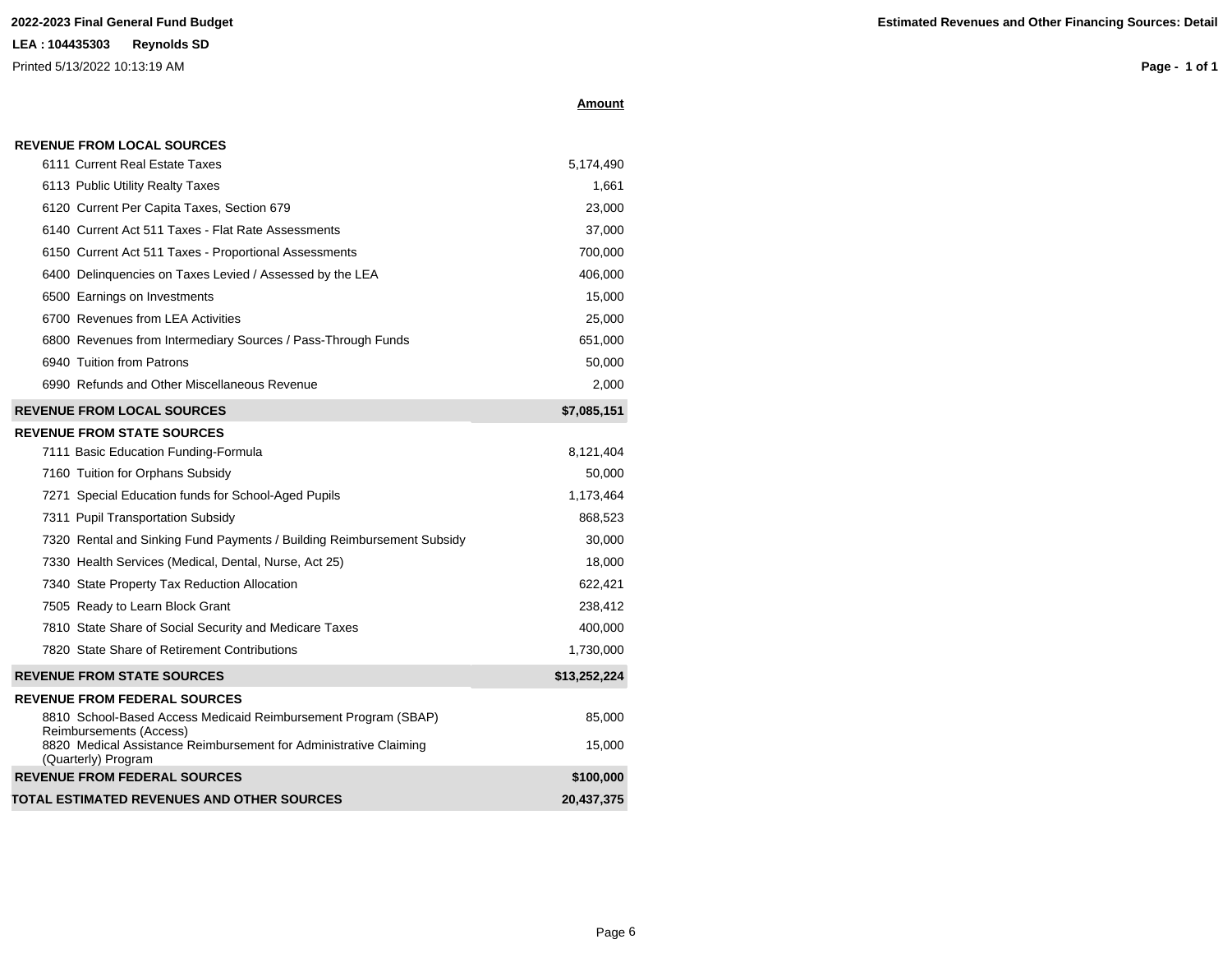**AUN: 104435303 Reynolds SD** Printed 5/13/2022 10:13:22 AM

**Page - 1 of 3**

|                                                                                           | Act 1 Index (current): 4.8%                           |               |               |
|-------------------------------------------------------------------------------------------|-------------------------------------------------------|---------------|---------------|
|                                                                                           | <b>Calculation Method:</b>                            | Rate          |               |
|                                                                                           | Approx. Tax Revenue from RE Taxes:                    | \$5,174,490   |               |
| <b>Amount of Tax Relief for Homestead Exclusions</b><br><b>Total Approx. Tax Revenue:</b> |                                                       | \$622,421     |               |
|                                                                                           |                                                       | \$5,796,911   |               |
|                                                                                           | Approx. Tax Levy for Tax Rate Calculation:            | \$6,204,395   |               |
|                                                                                           |                                                       | <b>Mercer</b> | Total         |
|                                                                                           | 2021-22 Data                                          |               |               |
|                                                                                           | a. Assessed Value                                     | \$87,385,500  | \$87,385,500  |
|                                                                                           | b. Real Estate Mills                                  | 69.0000       |               |
| L.                                                                                        | 2022-23 Data                                          |               |               |
|                                                                                           | c. 2020 STEB Market Value                             | \$385,259,771 | \$385,259,771 |
|                                                                                           | d. Assessed Value                                     | \$88,005,600  | \$88,005,600  |
|                                                                                           | e. Assessed Value of New Constr/ Renov                | \$0           | \$0           |
|                                                                                           | 2021-22 Calculations                                  |               |               |
|                                                                                           | f. 2021-22 Tax Levy                                   | \$6,029,600   | \$6,029,600   |
|                                                                                           | $(a * b)$                                             |               |               |
|                                                                                           | 2022-23 Calculations                                  |               |               |
| Ш.                                                                                        | g. Percent of Total Market Value                      | 100.00000%    | 100.00000%    |
|                                                                                           | h. Rebalanced 2021-22 Tax Levy                        | \$6,029,600   | \$6,029,600   |
|                                                                                           | (f Total $*$ g)                                       |               |               |
|                                                                                           | i. Base Mills Subject to Index                        | 69.0000       |               |
|                                                                                           | $(h / a * 1000)$ if no reassessment                   |               |               |
|                                                                                           | $(h / (d-e) * 1000)$ if reassessment                  |               |               |
|                                                                                           | <b>Calculation of Tax Rates and Levies Generated</b>  |               |               |
|                                                                                           | j. Weighted Avg. Collection Percentage                | 92.70000%     | 92.70000%     |
|                                                                                           | k. Tax Levy Needed                                    | \$6,204,395   | \$6,204,395   |
|                                                                                           | (Approx. Tax Levy * g)                                |               |               |
|                                                                                           | I. 2022-23 Real Estate Tax Rate                       | 70.5000       |               |
| Ш.                                                                                        | $(k/d * 1000)$                                        |               |               |
|                                                                                           | m. Tax Levy Generated by Mills                        | \$6,204,395   | \$6,204,395   |
|                                                                                           | $(1/1000 * d)$                                        |               |               |
|                                                                                           | n. Tax Levy minus Tax Relief for Homestead Exclusions |               | \$5,581,974   |
|                                                                                           | (m - Amount of Tax Relief for Homestead Exclusions)   |               |               |
|                                                                                           | o. Net Tax Revenue Generated By Mills                 |               | \$5,174,490   |
|                                                                                           | (n * Est. Pct. Collection)                            |               |               |

Page 7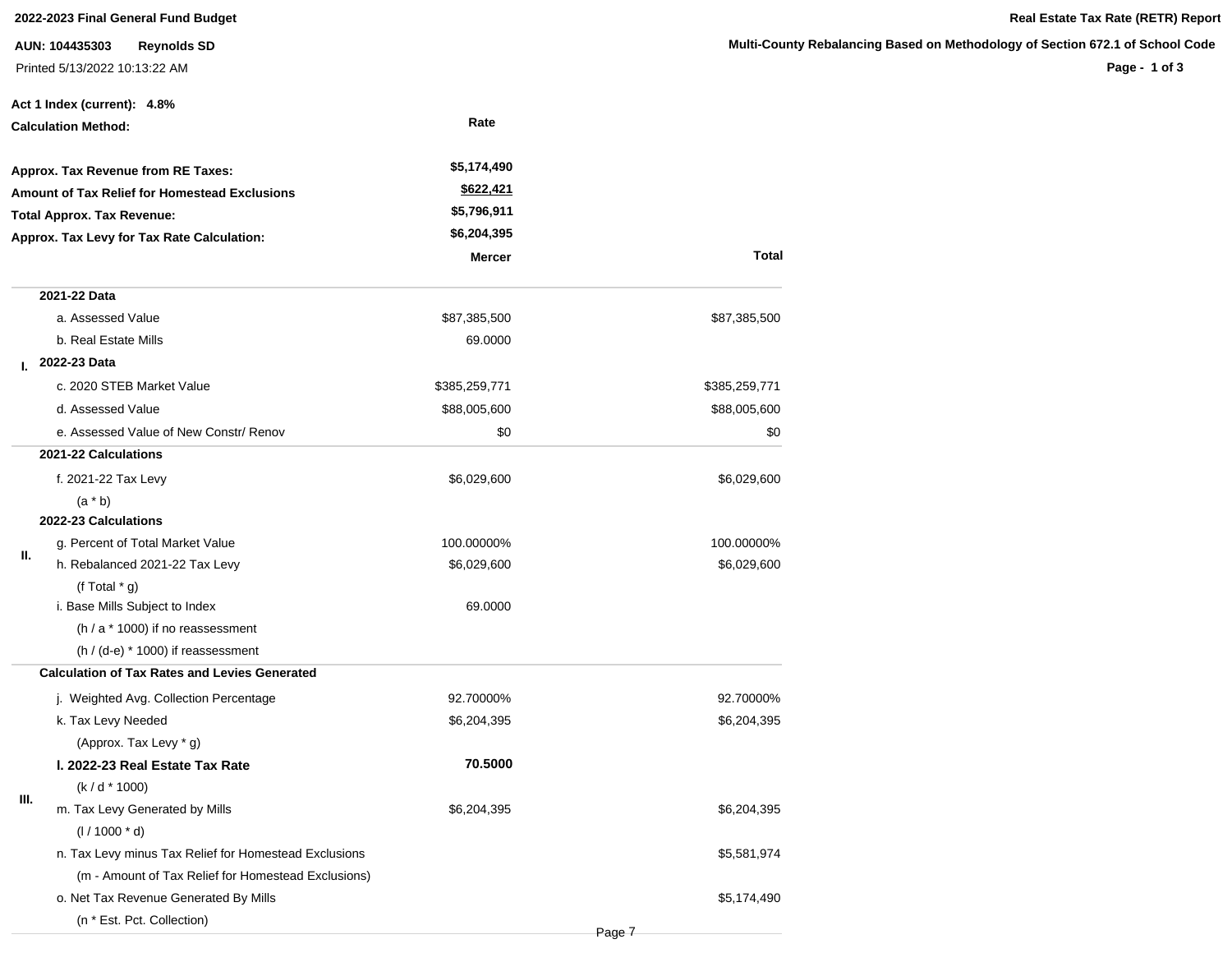|     | 2022-2023 Final General Fund Budget                                   |               |                     |
|-----|-----------------------------------------------------------------------|---------------|---------------------|
|     | AUN: 104435303<br><b>Reynolds SD</b><br>Printed 5/13/2022 10:13:22 AM |               | <b>Multi-County</b> |
|     | Act 1 Index (current): 4.8%                                           |               |                     |
|     | <b>Calculation Method:</b>                                            | Rate          |                     |
|     | Approx. Tax Revenue from RE Taxes:                                    | \$5,174,490   |                     |
|     | Amount of Tax Relief for Homestead Exclusions                         | \$622,421     |                     |
|     | <b>Total Approx. Tax Revenue:</b>                                     | \$5,796,911   |                     |
|     | Approx. Tax Levy for Tax Rate Calculation:                            | \$6,204,395   |                     |
|     |                                                                       | <b>Mercer</b> | <b>Total</b>        |
|     | <b>Index Maximums</b>                                                 |               |                     |
|     | p. Maximum Mills Based On Index                                       | 72.3120       |                     |
|     | $(i * (1 + Index))$                                                   |               |                     |
|     | q. Mills In Excess of Index                                           | 0.0000        |                     |
|     | $(if (l > p), (l - p))$                                               |               |                     |
|     | r. Maximum Tax Levy Based On Index                                    | \$6,363,861   | \$6,363,861         |
| IV. | $(p / 1000 * d)$                                                      |               |                     |
|     | s. Millage Rate within Index?                                         | Yes           |                     |
|     | $($ lf $ $ > $p$ Then No)                                             |               |                     |
|     | t. Tax Levy In Excess of Index                                        | \$0           | \$0                 |
|     | $(if (m > r), (m - r))$                                               |               |                     |
|     | u. Tax Revenue In Excess of Index                                     | \$0           | \$0                 |
|     | (t * Est. Pct. Collection)                                            |               |                     |

|    | Information Related to Property Tax Relief    |        |          |
|----|-----------------------------------------------|--------|----------|
| ۷. | Assessed Value Exclusion per Homestead        | \$0.00 |          |
|    | Number of Homestead/Farmstead Properties      |        |          |
|    | Median Assessed Value of Homestead Properties |        | \$16,650 |

#### **Ky Rebalancing Based on Methodology of Section 672.1 of School Code**

**Page - 2 of 3**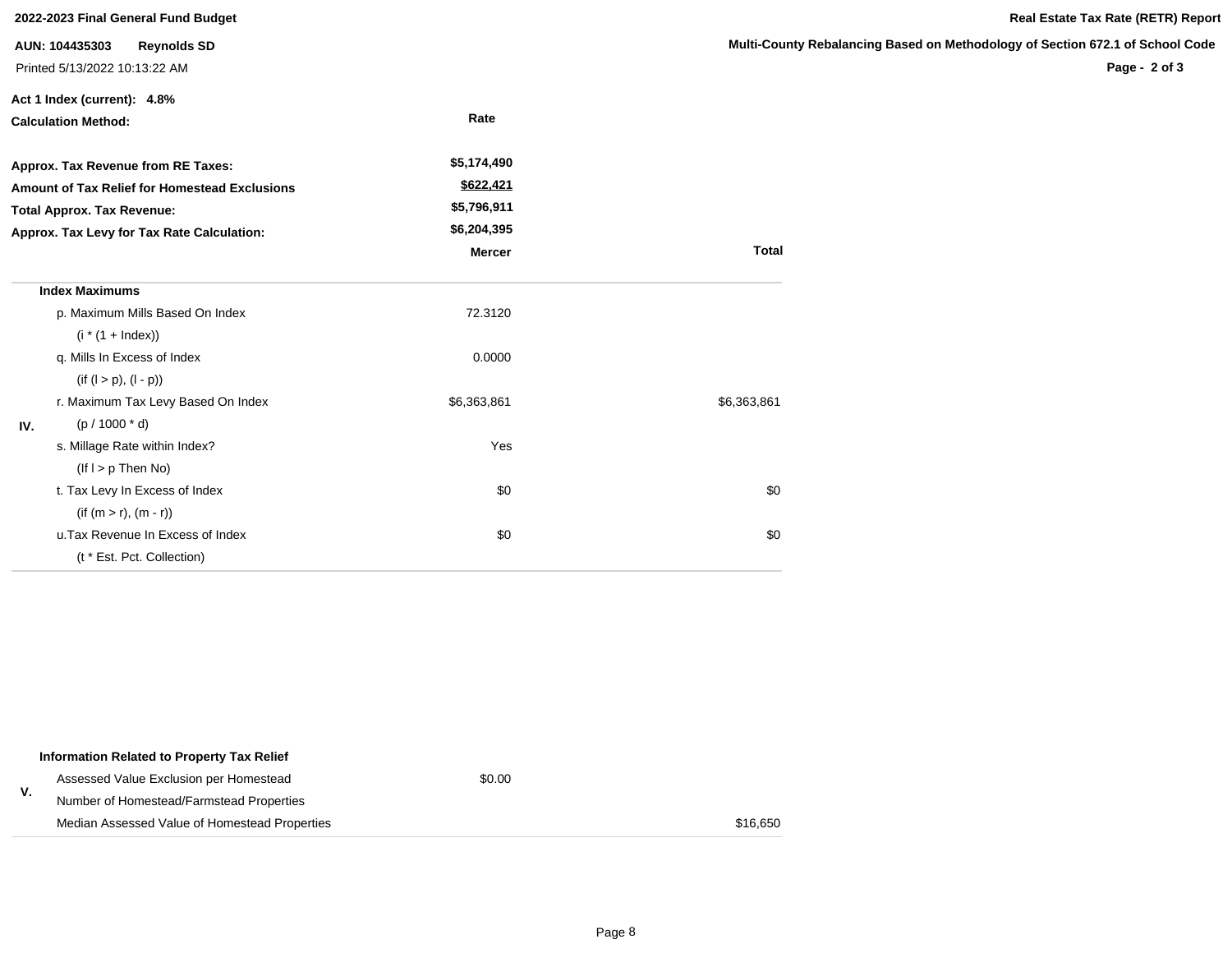| 2022-2023 Final General Fund Budget                                                                                                                                           |                                                                  |                  |                      | <b>Real Estate Tax Rate (RETR) Report</b>                                                      |                  |  |
|-------------------------------------------------------------------------------------------------------------------------------------------------------------------------------|------------------------------------------------------------------|------------------|----------------------|------------------------------------------------------------------------------------------------|------------------|--|
| <b>Reynolds SD</b><br>AUN: 104435303<br>Printed 5/13/2022 10:13:22 AM                                                                                                         |                                                                  |                  |                      | Multi-County Rebalancing Based on Methodology of Section 672.1 of School Code<br>Page - 3 of 3 |                  |  |
| Act 1 Index (current): 4.8%<br><b>Calculation Method:</b>                                                                                                                     | Rate                                                             |                  |                      |                                                                                                |                  |  |
| Approx. Tax Revenue from RE Taxes:<br><b>Amount of Tax Relief for Homestead Exclusions</b><br><b>Total Approx. Tax Revenue:</b><br>Approx. Tax Levy for Tax Rate Calculation: | \$5,174,490<br>\$622,421<br>\$5,796,911<br>\$6,204,395<br>Mercer |                  | <b>Total</b>         |                                                                                                |                  |  |
| State Property Tax Reduction Allocation used for: Homestead Exclusions<br>Prior Year State Property Tax Reduction Allocation used for: Homestead Exclusions                   |                                                                  | \$622,421<br>\$0 | Lowering RE Tax Rate | \$0                                                                                            | \$622,421<br>\$0 |  |
| <b>Amount of Tax Relief from State/Local Sources</b>                                                                                                                          |                                                                  |                  |                      |                                                                                                | \$622,421        |  |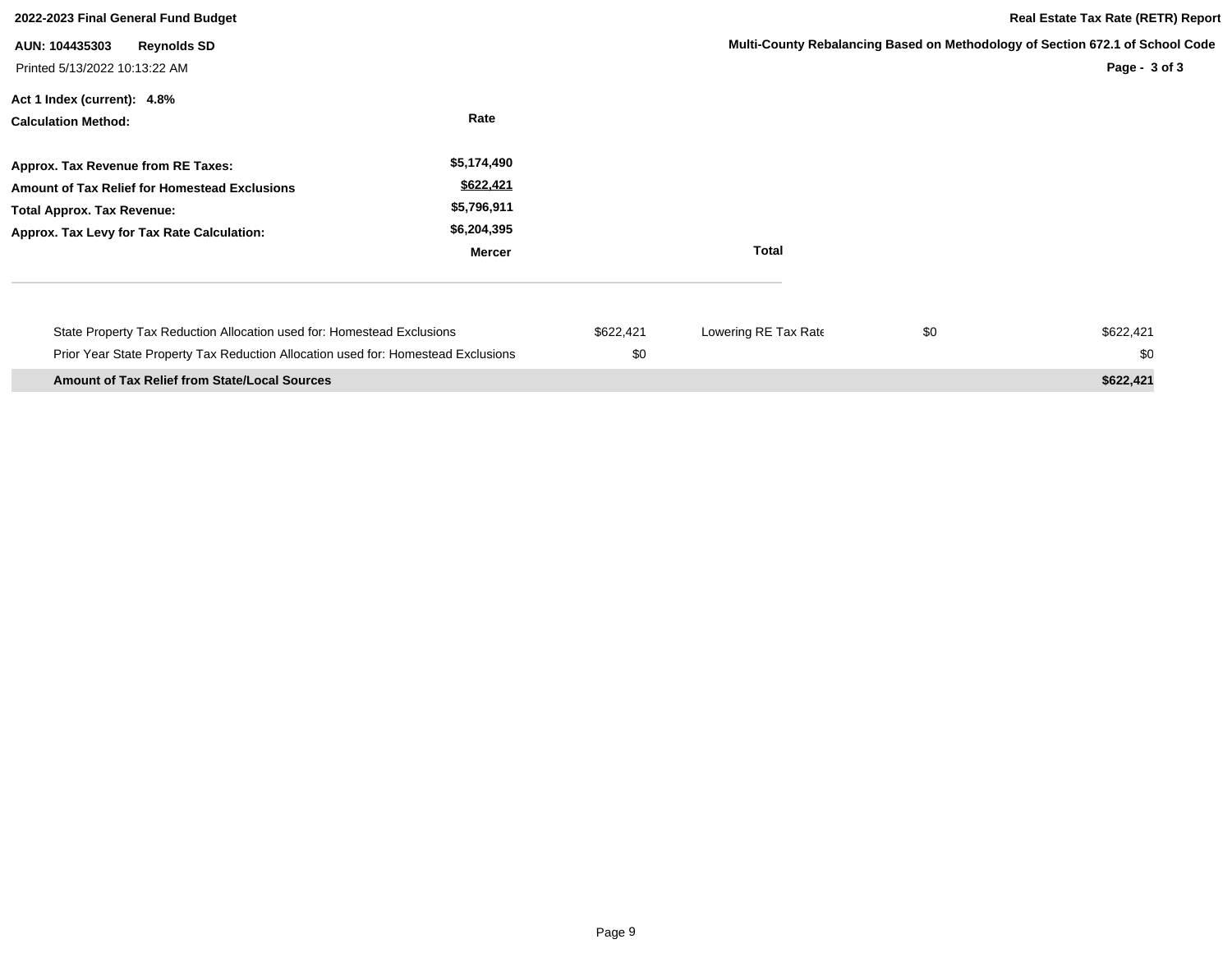### **LEA : 104435303 Reynolds SD**

Printed 5/13/2022 10:13:24 AM

## **2022-2023 Final General Fund Budget Local Education Agency Tax Data Page - 1 of 1 REAL ESTATE, PER CAPITA (SEC. 679), EIT/PIT (ACT 1), LOCAL ENABLING (ACT 511)**

## **CODE**

|         | 6111 Current Real Estate Taxes                                 |                             | Amount of Tax Relief for    | Tax Levy Minus Homestead |                          | Net Tax Revenue             |
|---------|----------------------------------------------------------------|-----------------------------|-----------------------------|--------------------------|--------------------------|-----------------------------|
|         | County Name Taxable Assessed Value<br><b>Real Estate Mills</b> | Tax Levy Generated by Mills | <b>Homestead Exclusions</b> | Exclusions               | <b>Percent Collected</b> | <b>Generated By Mills</b>   |
| Mercer  | 70.5000<br>88,005,600                                          | 6,204,395                   |                             |                          |                          | 92.70000%                   |
| Totals: | 88,005,600                                                     | 6,204,395 -                 |                             | $622,421 =$              | 5,581,974 X              | $92.70000\% =$<br>5,174,490 |
|         |                                                                |                             |                             |                          |                          |                             |
|         |                                                                |                             | Rate                        |                          |                          | <b>Estimated Revenue</b>    |
| 6120    | Current Per Capita Taxes, Section 679                          |                             | \$5.00                      |                          |                          | 23,000                      |
| 6140    | Current Act 511 Taxes- Flat Rate Assessments                   |                             | Rate                        | Add'l Rate (if appl.)    | Tax Levy                 | <b>Estimated Revenue</b>    |
| 6141    | Current Act 511 Per Capita Taxes                               |                             | \$5.00                      | \$0.00                   | 23,000                   | 23,000                      |
| 6142    | Current Act 511 Occupation Taxes- Flat Rate                    |                             | \$0.00                      | \$0.00                   | $\Omega$                 | $\Omega$                    |
| 6143    | <b>Current Act 511 Local Services Taxes</b>                    |                             | \$5.00                      | \$0.00                   | 14,000                   | 14,000                      |
| 6144    | <b>Current Act 511 Trailer Taxes</b>                           |                             | \$0.00                      | \$0.00                   | $\Omega$                 | $\Omega$                    |
| 6145    | Current Act 511 Business Privilege Taxes- Flat Rate            |                             | \$0.00                      | \$0.00                   | $\Omega$                 |                             |
| 6146    | Current Act 511 Mechanical Device Taxes- Flat Rate             |                             | \$0.00                      | \$0.00                   | $\Omega$                 | $\Omega$                    |
| 6149    | Current Act 511 Taxes, Other Flat Rate Assessments             |                             | \$0.00                      | \$0.00                   | $\mathbf 0$              | $\Omega$                    |
|         | Total Current Act 511 Taxes - Flat Rate Assessments            |                             |                             |                          | 37,000                   | 37,000                      |
| 6150    | Current Act 511 Taxes- Proportional Assessments                |                             | Rate                        | Add'l Rate (if appl.)    | <b>Tax Levy</b>          | <b>Estimated Revenue</b>    |
| 6151    | Current Act 511 Earned Income Taxes                            |                             | 0.500%                      | 0.000%                   | 668,000                  | 668,000                     |
| 6152    | Current Act 511 Occupation Taxes                               |                             | 0.000                       | 0.000                    | $\mathbf 0$              | 0                           |
| 6153    | Current Act 511 Real Estate Transfer Taxes                     |                             | 0.500%                      | 0.000%                   | 32,000                   | 32,000                      |
| 6154    | <b>Current Act 511 Amusement Taxes</b>                         |                             | 0.000%                      | 0.000%                   | $\Omega$                 | $\Omega$                    |
| 6155    | Current Act 511 Business Privilege Taxes                       |                             | 0.000                       | 0.000                    | $\Omega$                 |                             |
| 6156    | Current Act 511 Mechanical Device Taxes- Percentage            |                             | 0.000%                      | 0.000%                   | $\Omega$                 |                             |
| 6157    | <b>Current Act 511 Mercantile Taxes</b>                        |                             | 0.000                       | 0.000                    | 0                        |                             |
| 6159    | Current Act 511 Taxes, Other Proportional Assessments          |                             | $\mathbf 0$                 | $\mathbf 0$              | $\Omega$                 | $\Omega$                    |
|         | Total Current Act 511 Taxes- Proportional Assessments          |                             |                             |                          | 700,000                  | 700,000                     |
|         | <b>Total Act 511, Current Taxes</b>                            |                             |                             |                          |                          | 737,000                     |
|         |                                                                | <b>Act 511 Tax Limit</b>    | -->                         | 385,259,771 X            | 12                       | 4,623,117                   |
|         |                                                                |                             |                             | <b>Market Value</b>      | <b>Mills</b>             | (511 Limit)                 |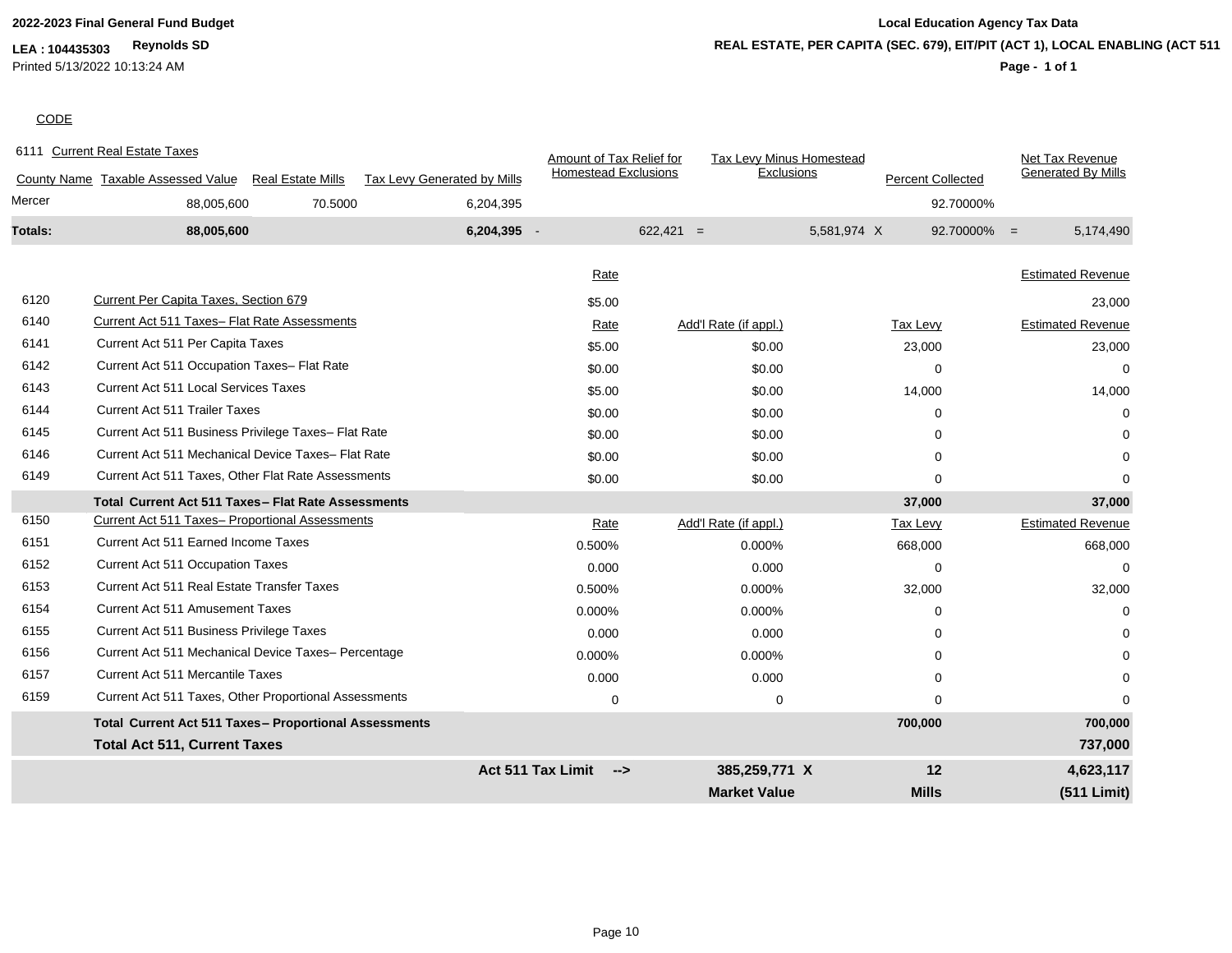### **LEA : 104435303 Reynolds SD**

Printed 5/13/2022 10:13:27 AM

**Page - 1 of 1**

|                            |                                                 | Tax Rate Charged in:    |         |                              |                                   |         | <b>Additional Tax Rate</b>             |         |                              |                                     |
|----------------------------|-------------------------------------------------|-------------------------|---------|------------------------------|-----------------------------------|---------|----------------------------------------|---------|------------------------------|-------------------------------------|
| Tax<br><b>Functio</b><br>n | <b>Description</b>                              | 2021-22<br>(Rebalanced) | 2022-23 | Percent<br>Change in<br>Rate | Less than<br>or equal to<br>Index | Index   | Charged in:<br>2021-22<br>(Rebalanced) | 2022-23 | Percent<br>Change in<br>Rate | Less than I<br>or equal to<br>Index |
| 6111                       | <b>Current Real Estate Taxes</b>                |                         |         |                              |                                   |         |                                        |         |                              |                                     |
|                            | Mercer                                          | 69.0000                 | 70.5000 | 2.18%                        | Yes                               | $4.8\%$ |                                        |         |                              |                                     |
| 6120                       | Current Per Capita Taxes, Section 679           | \$5.00                  | \$5.00  | $0.00\%$                     | Yes                               | $4.8\%$ |                                        |         |                              |                                     |
|                            | Current Act 511 Taxes- Flat Rate Assessments    |                         |         |                              |                                   |         |                                        |         |                              |                                     |
| 6141                       | Current Act 511 Per Capita Taxes                | \$5.00                  | \$5.00  | $0.00\%$                     | Yes                               | 4.8%    |                                        |         |                              |                                     |
| 6143                       | <b>Current Act 511 Local Services Taxes</b>     | \$5.00                  | \$5.00  | $0.00\%$                     | Yes                               | $4.8\%$ |                                        |         |                              |                                     |
|                            | Current Act 511 Taxes- Proportional Assessments |                         |         |                              |                                   |         |                                        |         |                              |                                     |
| 6151                       | Current Act 511 Earned Income Taxes             | 0.500%                  | 0.500%  | $0.00\%$                     | Yes                               | 4.8%    |                                        |         |                              |                                     |
| 6153                       | Current Act 511 Real Estate Transfer Taxes      | 0.500%                  | 0.500%  | $0.00\%$                     | Yes                               | 4.8%    |                                        |         |                              |                                     |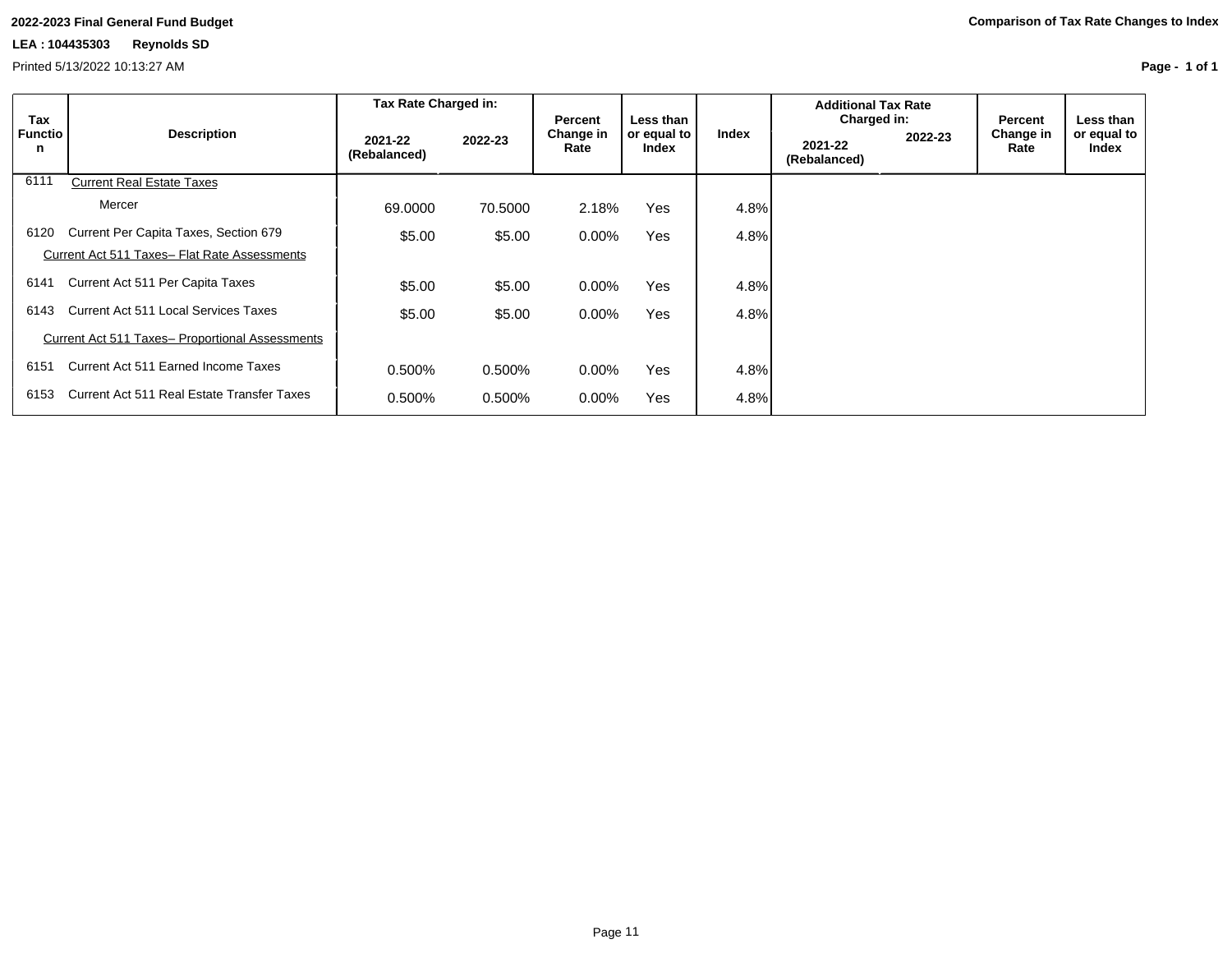**Page - 1 of 1**

| LEA: 104435303 | <b>Reynolds SD</b> |
|----------------|--------------------|
|----------------|--------------------|

Printed 5/13/2022 10:13:28 AM

| Description                                    | Amount       |
|------------------------------------------------|--------------|
| 1000 Instruction                               |              |
| 1100 Regular Programs - Elementary / Secondary | 9,955,941    |
| 1200 Special Programs - Elementary / Secondary | 2,919,280    |
| 1300 Vocational Education                      | 400,000      |
| Total Instruction                              | \$13,275,221 |
| 2000 Support Services                          |              |
| 2100 Support Services - Students               | 912,597      |
| 2200 Support Services - Instructional Staff    | 173,053      |
| 2300 Support Services - Administration         | 1,493,503    |
|                                                |              |

| 2400 Support Services - Pupil Health             | 355,722     |
|--------------------------------------------------|-------------|
| 2500 Support Services - Business                 | 438,798     |
| 2600 Operation and Maintenance of Plant Services | 1,630,827   |
| 2700 Student Transportation Services             | 1,444,818   |
| 2800 Support Services - Central                  | 409,894     |
| 2900 Other Support Services                      | 10.500      |
| <b>Total Support Services</b>                    | \$6,869,712 |

| 3000 Operation of Non-Instructional Services                               |              |
|----------------------------------------------------------------------------|--------------|
| 3200 Student Activities                                                    | 394,537      |
| <b>Total Operation of Non-Instructional Services</b>                       | \$394,537    |
| 4000 Facilities Acquisition, Construction and Improvement Services         |              |
| 4000 Facilities Acquisition, Construction and Improvement Services         | 60,000       |
| <b>Total Facilities Acquisition, Construction and Improvement Services</b> | \$60,000     |
| 5000 Other Expenditures and Financing Uses                                 |              |
| 5200 Interfund Transfers - Out                                             | 350,000      |
| <b>Total Other Expenditures and Financing Uses</b>                         | \$350,000    |
| <b>Total Estimated Expenditures and Other Financing Uses</b>               | \$20,949,470 |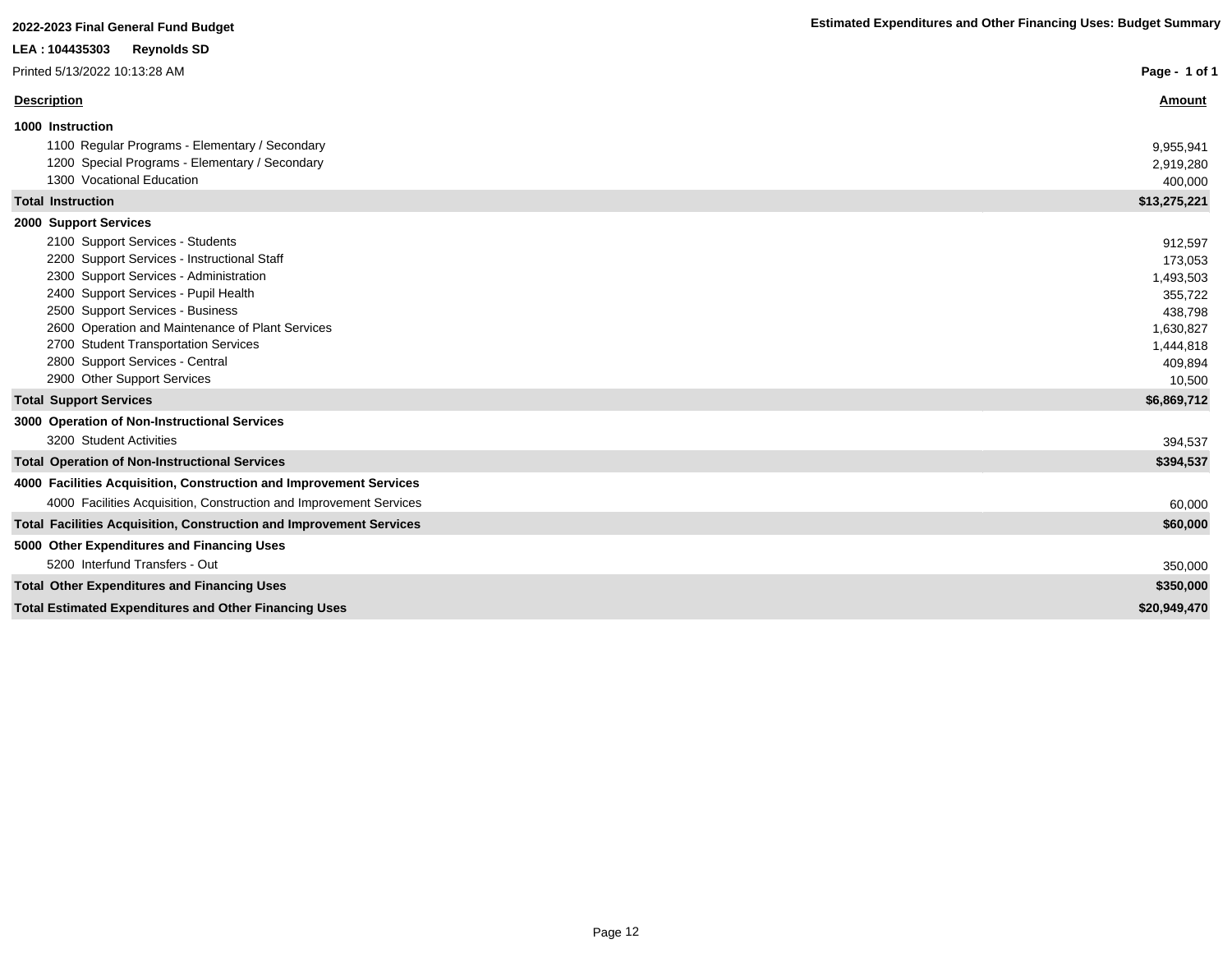| 2022-2023 Final General Fund Budget                                                             | <b>Estimated Expenditures and Other Financing Uses: Detail</b> |
|-------------------------------------------------------------------------------------------------|----------------------------------------------------------------|
| LEA: 104435303<br><b>Reynolds SD</b>                                                            |                                                                |
| Printed 5/13/2022 10:13:30 AM                                                                   | Page - 1 of 3                                                  |
| <b>Description</b>                                                                              | <u>Amount</u>                                                  |
| 1000 Instruction                                                                                |                                                                |
| 1100 Regular Programs - Elementary / Secondary                                                  |                                                                |
| 100 Personnel Services - Salaries                                                               | 5,078,115                                                      |
| 200 Personnel Services - Employee Benefits                                                      | 4,004,704                                                      |
| 300 Purchased Professional and Technical Services                                               | 207,000                                                        |
| 400 Purchased Property Services                                                                 | 69,665                                                         |
| 500 Other Purchased Services                                                                    | 430,255                                                        |
| 600 Supplies                                                                                    | 164,662                                                        |
| 800 Other Objects                                                                               | 1,540                                                          |
| <b>Total Regular Programs - Elementary / Secondary</b>                                          | \$9,955,941                                                    |
| 1200 Special Programs - Elementary / Secondary<br>100 Personnel Services - Salaries             | 1,180,221                                                      |
| 200 Personnel Services - Employee Benefits                                                      | 869,527                                                        |
| 300 Purchased Professional and Technical Services                                               | 150,000                                                        |
| 500 Other Purchased Services                                                                    | 715,000                                                        |
| 600 Supplies                                                                                    | 4,532                                                          |
| <b>Total Special Programs - Elementary / Secondary</b>                                          | \$2,919,280                                                    |
| 1300 Vocational Education                                                                       |                                                                |
| 500 Other Purchased Services                                                                    | 400,000                                                        |
| <b>Total Vocational Education</b>                                                               | \$400,000                                                      |
| <b>Total Instruction</b>                                                                        | \$13,275,221                                                   |
| 2000 Support Services                                                                           |                                                                |
| 2100 Support Services - Students                                                                |                                                                |
| 100 Personnel Services - Salaries                                                               | 492,592                                                        |
| 200 Personnel Services - Employee Benefits                                                      | 402,479                                                        |
| 500 Other Purchased Services                                                                    | 2,625                                                          |
| 600 Supplies                                                                                    | 14,406                                                         |
| 800 Other Objects                                                                               | 495                                                            |
| <b>Total Support Services - Students</b>                                                        | \$912,597                                                      |
| 2200 Support Services - Instructional Staff                                                     |                                                                |
| 100 Personnel Services - Salaries                                                               | 45,443                                                         |
| 200 Personnel Services - Employee Benefits<br>300 Purchased Professional and Technical Services | 39,286                                                         |
| 600 Supplies                                                                                    | 83,000<br>5,324                                                |
| <b>Total Support Services - Instructional Staff</b>                                             | \$173,053                                                      |
| 2300 Support Services - Administration                                                          |                                                                |
| 100 Personnel Services - Salaries                                                               | 756,782                                                        |
| 200 Personnel Services - Employee Benefits                                                      | 212,173                                                        |
| 300 Purchased Professional and Technical Services                                               | 340,500                                                        |
| 500 Other Purchased Services                                                                    | 69,057                                                         |
| 600 Supplies                                                                                    | 104,067                                                        |
| 800 Other Objects                                                                               | 10,924                                                         |
| <b>Total Support Services - Administration</b>                                                  | \$1,493,503                                                    |
| Page 13                                                                                         |                                                                |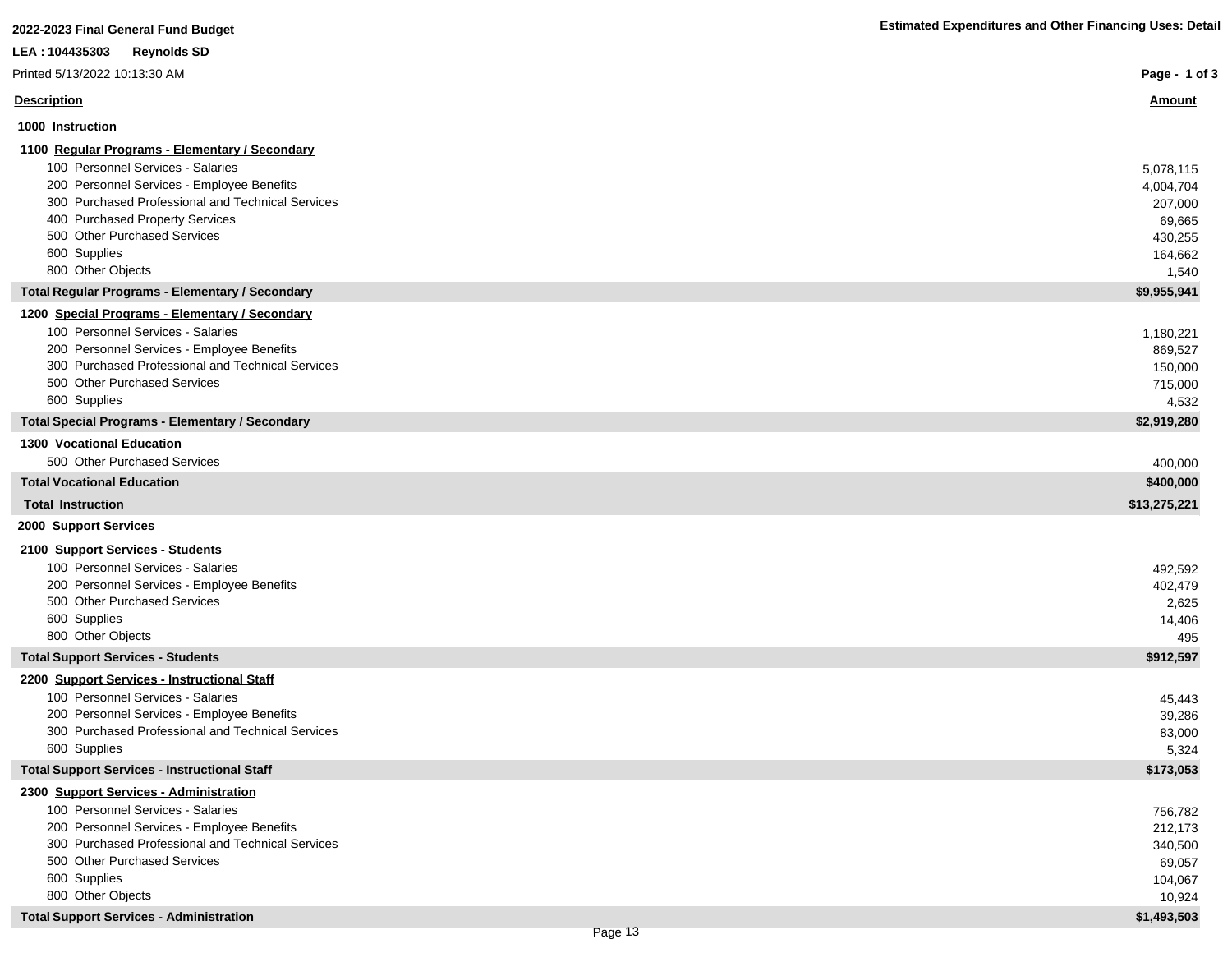| LEA: 104435303<br><b>Reynolds SD</b>                                          |                    |
|-------------------------------------------------------------------------------|--------------------|
| Printed 5/13/2022 10:13:30 AM                                                 | Page - 2 of 3      |
| <b>Description</b>                                                            | <u>Amount</u>      |
| 2400 Support Services - Pupil Health                                          |                    |
| 100 Personnel Services - Salaries                                             | 194,086            |
| 200 Personnel Services - Employee Benefits                                    | 153,755            |
| 300 Purchased Professional and Technical Services                             | 480                |
| 400 Purchased Property Services                                               | 610                |
| 600 Supplies                                                                  | 6,791              |
| <b>Total Support Services - Pupil Health</b>                                  | \$355,722          |
| 2500 Support Services - Business<br>100 Personnel Services - Salaries         |                    |
| 200 Personnel Services - Employee Benefits                                    | 239,587<br>183,461 |
| 300 Purchased Professional and Technical Services                             | 14,000             |
| 600 Supplies                                                                  | 1,750              |
| <b>Total Support Services - Business</b>                                      | \$438,798          |
| 2600 Operation and Maintenance of Plant Services                              |                    |
| 100 Personnel Services - Salaries                                             | 617,428            |
| 200 Personnel Services - Employee Benefits                                    | 222,419            |
| 400 Purchased Property Services                                               | 256,580            |
| 500 Other Purchased Services                                                  | 91,500             |
| 600 Supplies                                                                  | 442,900            |
| <b>Total Operation and Maintenance of Plant Services</b>                      | \$1,630,827        |
| 2700 Student Transportation Services                                          |                    |
| 100 Personnel Services - Salaries                                             | 48,930             |
| 200 Personnel Services - Employee Benefits<br>400 Purchased Property Services | 48,656             |
| 500 Other Purchased Services                                                  | 3,000<br>1,295,132 |
| 600 Supplies                                                                  | 4,000              |
| 700 Property                                                                  | 45,000             |
| 800 Other Objects                                                             | 100                |
| <b>Total Student Transportation Services</b>                                  | \$1,444,818        |
| 2800 Support Services - Central                                               |                    |
| 100 Personnel Services - Salaries                                             | 167,422            |
| 200 Personnel Services - Employee Benefits                                    | 93,572             |
| 300 Purchased Professional and Technical Services                             | 27,500             |
| 600 Supplies                                                                  | 121,400            |
| <b>Total Support Services - Central</b>                                       | \$409,894          |
| 2900 Other Support Services                                                   |                    |
| 500 Other Purchased Services                                                  | 10,500             |
| <b>Total Other Support Services</b>                                           | \$10,500           |
| <b>Total Support Services</b>                                                 | \$6,869,712        |
| 3000 Operation of Non-Instructional Services                                  |                    |

#### **3200 Student Activities**

| 100 Personnel Services - Salaries                 |         | 309.015 |
|---------------------------------------------------|---------|---------|
| 200 Personnel Services - Employee Benefits        |         | 34,190  |
| 300 Purchased Professional and Technical Services | Page 14 | 2,000   |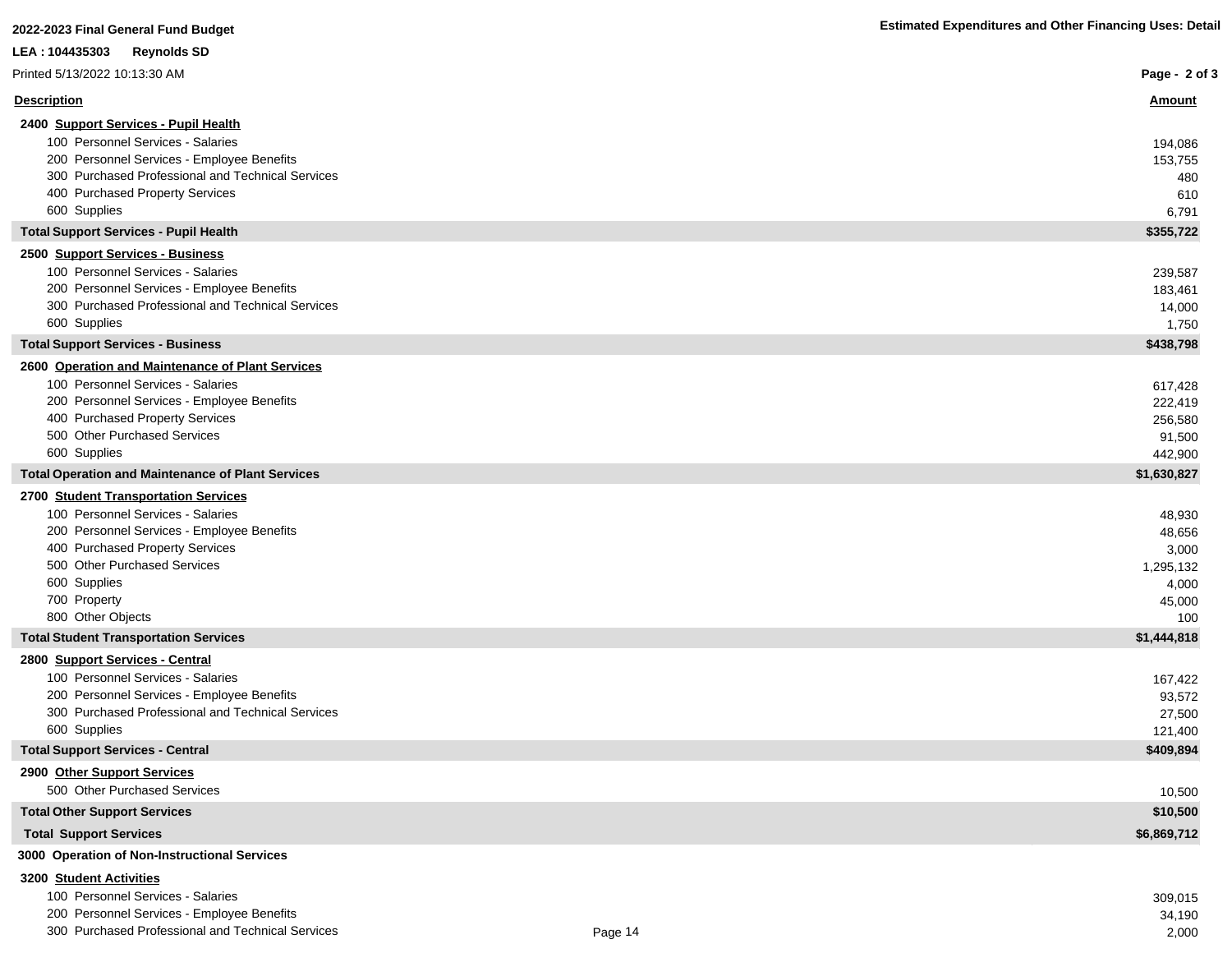| <b>Reynolds SD</b><br>LEA : 104435303                                      |               |
|----------------------------------------------------------------------------|---------------|
| Printed 5/13/2022 10:13:30 AM                                              | Page - 3 of 3 |
| <b>Description</b>                                                         | Amount        |
| 400 Purchased Property Services                                            | 6,950         |
| 500 Other Purchased Services                                               | 15,000        |
| 600 Supplies                                                               | 13,326        |
| 800 Other Objects                                                          | 14,056        |
| <b>Total Student Activities</b>                                            | \$394,537     |
| <b>Total Operation of Non-Instructional Services</b>                       | \$394,537     |
| 4000 Facilities Acquisition, Construction and Improvement Services         |               |
| 4000 Facilities Acquisition, Construction and Improvement Services         |               |
| 700 Property                                                               | 60,000        |
| <b>Total Facilities Acquisition, Construction and Improvement Services</b> | \$60,000      |
| <b>Total Facilities Acquisition, Construction and Improvement Services</b> | \$60,000      |
| 5000 Other Expenditures and Financing Uses                                 |               |
| 5200 Interfund Transfers - Out                                             |               |
| 900 Other Uses of Funds                                                    | 350,000       |
| <b>Total Interfund Transfers - Out</b>                                     | \$350,000     |
| <b>Total Other Expenditures and Financing Uses</b>                         | \$350,000     |
| <b>TOTAL EXPENDITURES</b>                                                  | \$20,949,470  |
|                                                                            |               |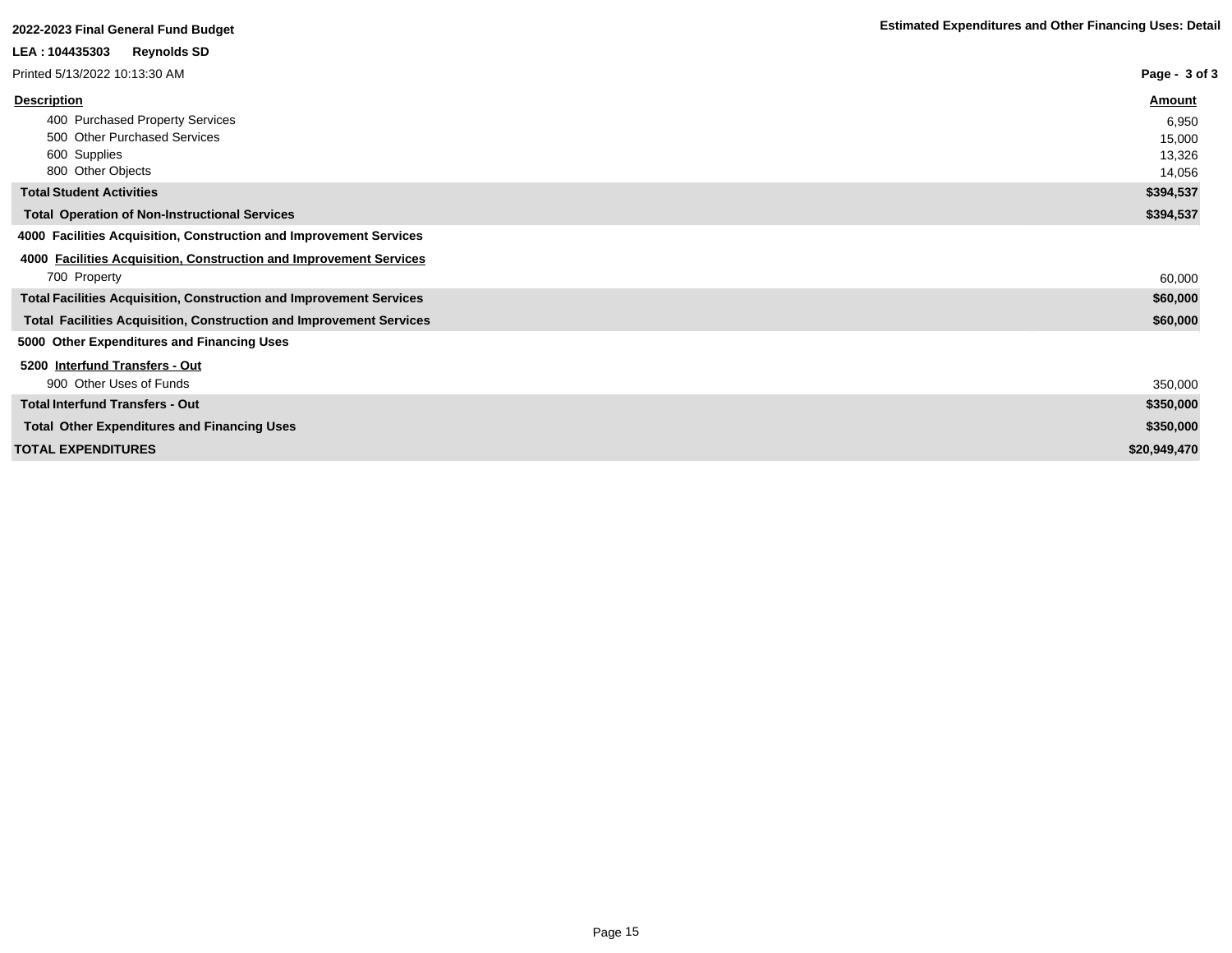| 2022-2023 Final General Fund Budget                          | Schedule Of Cash And Investments (CAIN) |                       |               |  |
|--------------------------------------------------------------|-----------------------------------------|-----------------------|---------------|--|
| <b>Reynolds SD</b><br>LEA: 104435303                         |                                         |                       |               |  |
| Printed 5/13/2022 10:13:31 AM                                |                                         |                       | Page - 1 of 2 |  |
| <b>Cash and Short-Term Investments</b>                       | 06/30/2022 Estimate                     | 06/30/2023 Projection |               |  |
| <b>General Fund</b>                                          | 5,000,000                               | 4,500,000             |               |  |
| Public Purpose (Expendable) Trust Fund                       |                                         |                       |               |  |
| Other Comptroller-Approved Special Revenue Funds             |                                         |                       |               |  |
| Athletic / School-Sponsored Extra Curricular Activities Fund |                                         |                       |               |  |
| Capital Reserve Fund - § 690, §1850                          |                                         |                       |               |  |
| Capital Reserve Fund - § 1431                                |                                         |                       |               |  |
| Other Capital Projects Fund                                  | 4,000,000                               | 4,000,000             |               |  |
| Debt Service Fund                                            |                                         |                       |               |  |
| Food Service / Cafeteria Operations Fund                     | 50,000                                  | 25,000                |               |  |
| <b>Child Care Operations Fund</b>                            |                                         |                       |               |  |
| Other Enterprise Funds                                       |                                         |                       |               |  |
| Internal Service Fund                                        |                                         |                       |               |  |
| Private Purpose Trust Fund                                   |                                         |                       |               |  |
| <b>Investment Trust Fund</b>                                 |                                         |                       |               |  |
| <b>Pension Trust Fund</b>                                    |                                         |                       |               |  |
| <b>Activity Fund</b>                                         |                                         |                       |               |  |
| Other Agency Fund                                            |                                         |                       |               |  |
| Permanent Fund                                               |                                         |                       |               |  |
| <b>Total Cash and Short-Term Investments</b>                 | \$9,050,000                             | \$8,525,000           |               |  |

| <b>Long-Term Investments</b>                                 | 06/30/2022 Estimate | 06/30/2023 Projection |
|--------------------------------------------------------------|---------------------|-----------------------|
| General Fund                                                 |                     |                       |
| Public Purpose (Expendable) Trust Fund                       |                     |                       |
| Other Comptroller-Approved Special Revenue Funds             |                     |                       |
| Athletic / School-Sponsored Extra Curricular Activities Fund |                     |                       |
| Capital Reserve Fund - § 690, §1850                          |                     |                       |
| Capital Reserve Fund - § 1431                                |                     |                       |
| Other Capital Projects Fund                                  |                     |                       |
| Debt Service Fund                                            |                     |                       |
| Food Service / Cafeteria Operations Fund                     |                     |                       |
| Child Care Operations Fund                                   |                     |                       |
| Other Enterprise Funds                                       |                     |                       |
| Internal Service Fund                                        |                     |                       |
| Private Purpose Trust Fund                                   |                     |                       |
| <b>Investment Trust Fund</b>                                 |                     |                       |
| Pension Trust Fund                                           |                     |                       |
| <b>Activity Fund</b>                                         |                     |                       |
| Other Agency Fund                                            |                     |                       |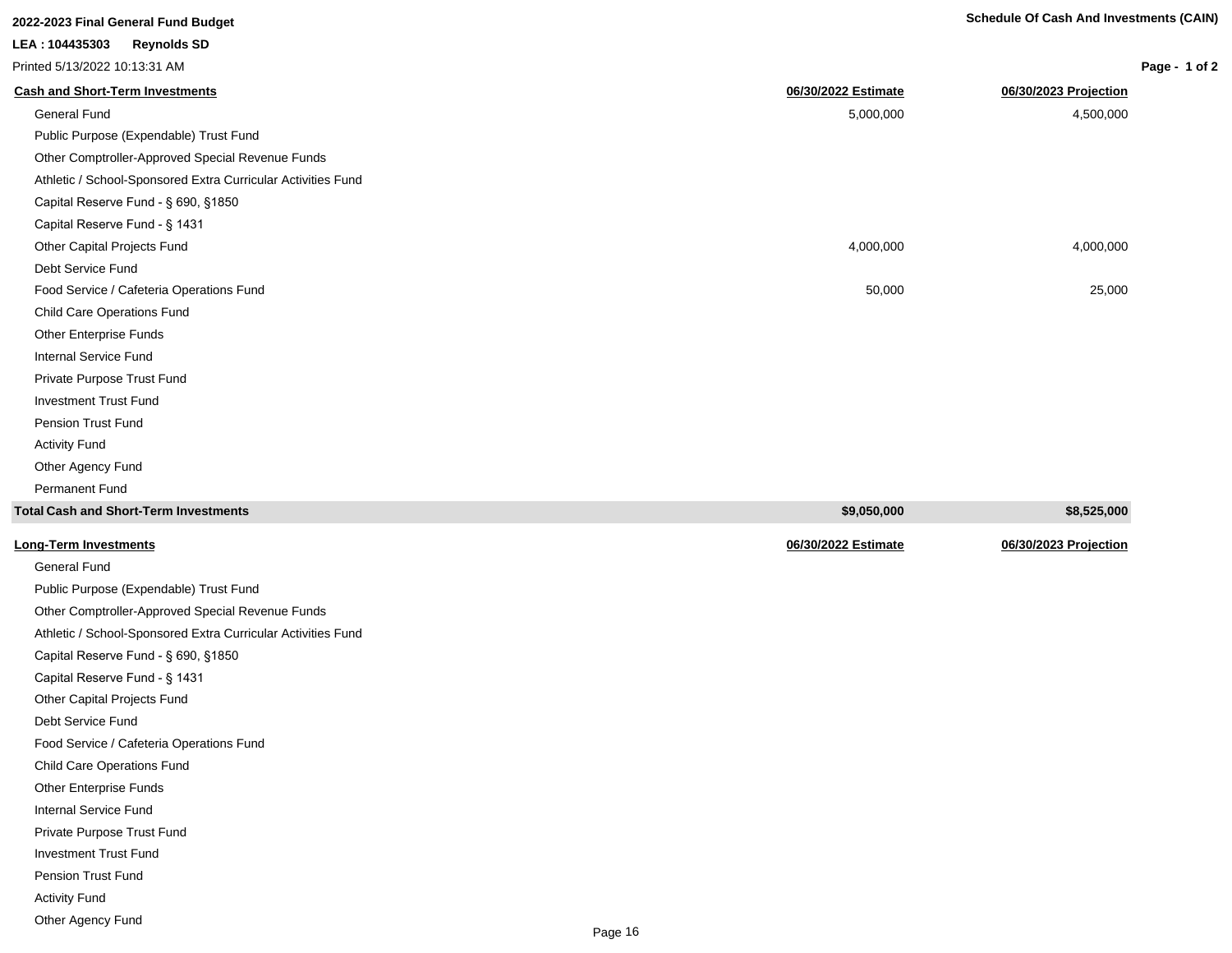| 2022-2023 Final General Fund Budget   | <b>Schedule Of Cash And Investments (CAIN)</b> |                       |               |
|---------------------------------------|------------------------------------------------|-----------------------|---------------|
| <b>Reynolds SD</b><br>LEA : 104435303 |                                                |                       |               |
| Printed 5/13/2022 10:13:31 AM         |                                                |                       | Page - 2 of 2 |
| <b>Long-Term Investments</b>          | 06/30/2022 Estimate                            | 06/30/2023 Projection |               |
| <b>Permanent Fund</b>                 |                                                |                       |               |
| <b>Total Long-Term Investments</b>    |                                                |                       |               |
| <b>TOTAL CASH AND INVESTMENTS</b>     | \$9,050,000                                    | \$8,525,000           |               |